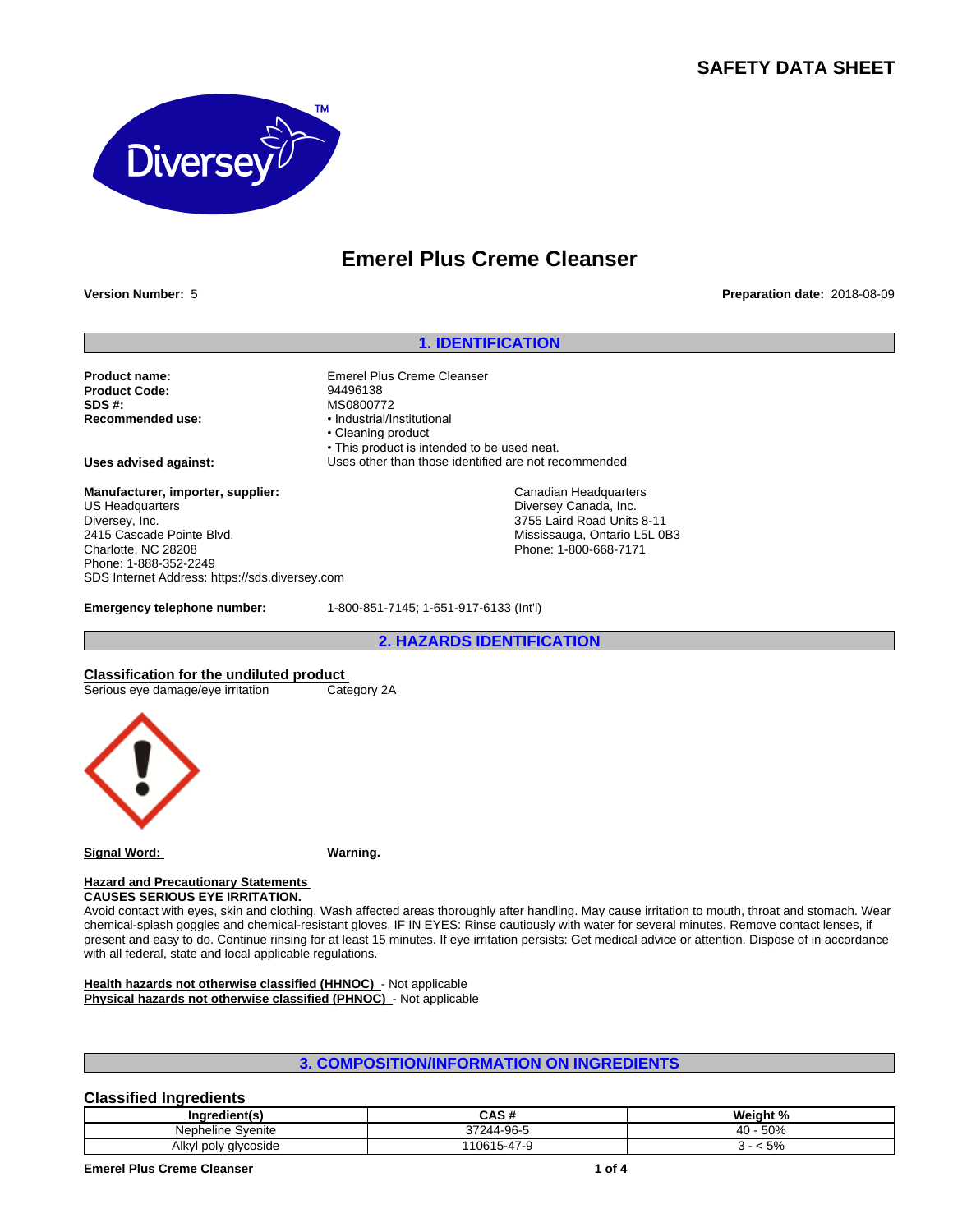# **4. FIRST AID MEASURES**

### **Undiluted Product:**

**Eyes:** IF IN EYES: Rinse cautiously with water for several minutes. Remove contact lenses, if present and easy to do. Continue rinsing for at least 15 minutes. If eye irritation persists: Get medical advice/attention. **Skin:** No specific first aid measures are required. **Inhalation:** No specific first aid measures are required. **Ingestion:** IF SWALLOWED: Rinse mouth. Drink a cupful of milk or water.

**Most Important Symptoms/Effects:** No information available. **Immediate medical attention and special treatment needed** Not applicable. **Aggravated Medical Conditions:** None known.

## **5. FIRE-FIGHTING MEASURES**

**Specific methods:** No special methods required **Specific hazards:** 

**Suitable extinguishing media:** The product is not flammable. Extinguish fire using agent suitable for surrounding fire.

**Special protective equipment for firefighters:** As in any fire, wear self-contained breathing apparatus pressure-demand, MSHA/NIOSH (approved or equivalent) and full protective gear.

**Extinguishing media which must not be used for safety reasons:** No information available.

# **6. ACCIDENTAL RELEASE MEASURES**

**Environmental precautions and clean-up methods:**

**Personal precautions:** Put on appropriate personal protective equipment (see Section 8.). Clean-up methods - large spillage. Absorb spill with inert material (e.g. dry sand or earth), then place in a chemical waste container. Use a water rinse for final clean-up.

### **7. HANDLING AND STORAGE**

**Handling:** Avoid contact with skin, eyes and clothing. Do not taste or swallow. Remove and wash contaminated clothing and footwear before re-use. Wash thoroughly after handling. Product residue may remain on/in empty containers. All precautions for handling the product must be used in handling the empty container and residue. FOR COMMERCIAL AND INDUSTRIAL USE ONLY. **Storage:** Keep tightly closed in a dry, cool and well-ventilated place. **Aerosol Level (if applicable) :** Not applicable.

**8. EXPOSURE CONTROLS / PERSONAL PROTECTION Exposure Guidelines:** This product, as supplied, does not contain any hazardous materials with occupational exposure limits established by the region specific regulatory bodies. **Undiluted Product: Engineering measures to reduce exposure:** Good general ventilation should be sufficient to control airborne levels. **Personal Protective Equipment** 

| $\sim$ 001101 1 101001110 Equipment |                                                                        |
|-------------------------------------|------------------------------------------------------------------------|
| Eye protection:                     | Chemical-splash goggles.                                               |
| Hand protection:                    | Chemical-resistant gloves.                                             |
| Skin and body protection:           | No special requirements under normal use conditions.                   |
| <b>Respiratory protection:</b>      | No personal protective equipment required under normal use conditions. |
| Hygiene measures:                   | Handle in accordance with good industrial hygiene and safety practice. |
|                                     |                                                                        |

### **9. PHYSICAL AND CHEMICAL PROPERTIES**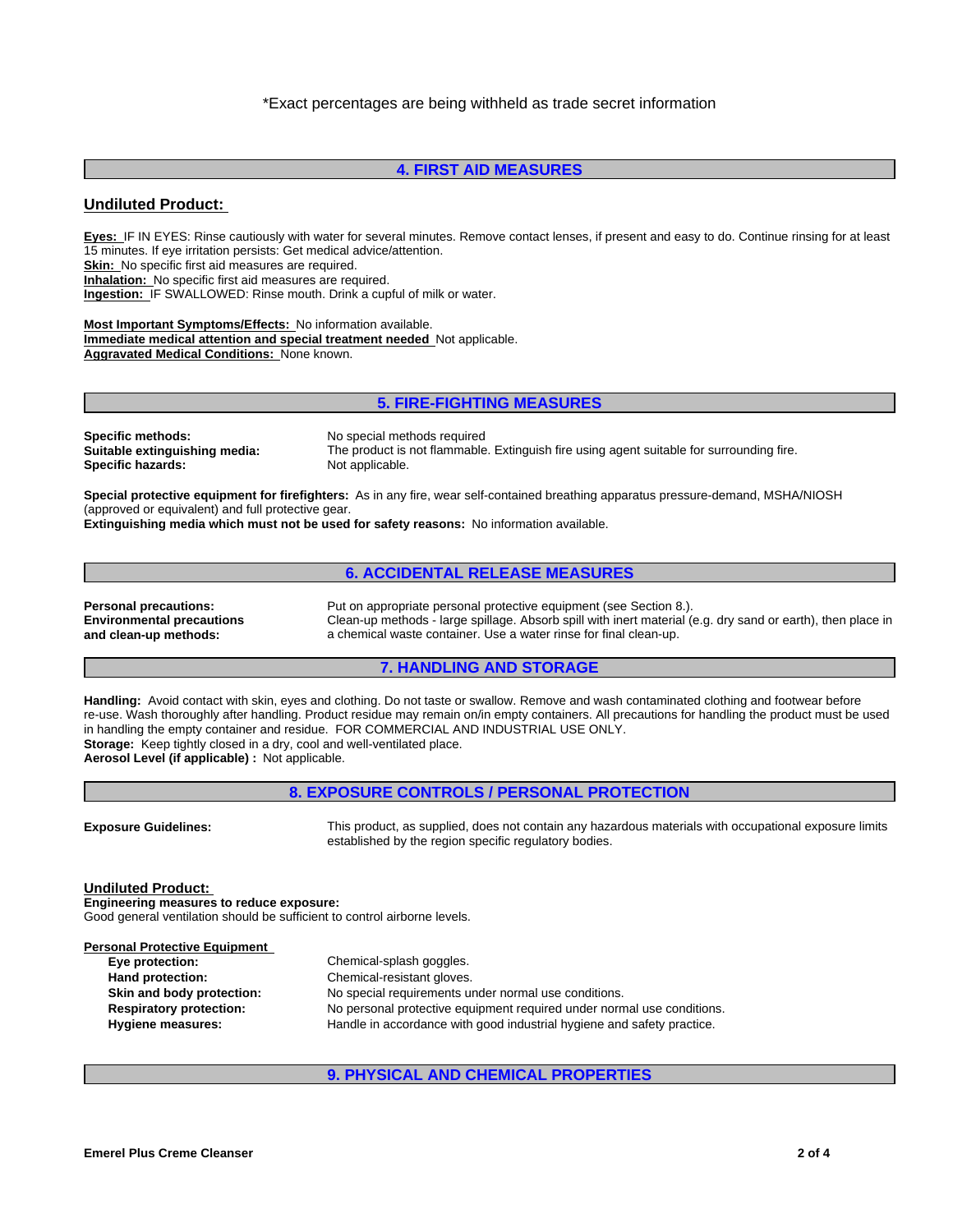**Explosion limits: - upper:** Not determined **- lower:** Not determined **Physical State:** Liquid **Color: Color: Color: Color: Color: Color: Color: Color: Color: Color: Color: Color: Color: Color: Color: Color: Color: Color: Color: Color: Color: Color: Evaporation Rate: No information available Odor threshold:** No information available. **Boiling point/range: Not determined Melting point/range:** Not determined **Melting point/range:** Not determined **Autoignition temperature:** No information available **Solubility in other solvents:** No information available **Relative Density (relative to water):** 1.36 **Density: 1.36 Relative To Water Water Proper density:** No information available **Bulk density:** No information available **Vapor pressure:** No information available.<br> **Flash point (°F):** > 200 °F > 93.4 °C<br> **Partition coefficient (n-octanol/water):** N **Viscosity:** No information available **Elemental Phosphorus:** 0.00 % by wt.<br> **VOC:** 0 % \* **VOC:**  $0\%$  \* **pH:** 11 **pH:** 11 **pH:** 11 **pH:** 11 *pH:* **11 <b>***pH:* **11** *pH:* **11 <b>***pH:* **11** *pH:* **11** *pH:* **11** *pH:* **11 <b>***pH:* **11** *pH:* **11** *pH:* **11 <b>***pH:* **11** *p<sub>1</sub> 11 <i>p<sub>1</sub> p11 <i>p<sub>1</sub> p1111111111* **Flammability (Solid or Gas): Not applicable Sustained combustion:** Not applicable

**Decomposition temperature:** Not determined **Solubility:** Dispersible **Vapor density:** No information available **Partition coefficient (n-octanol/water):** No information available

\* - Title 17, California Code of Regulations, Division 3, Chapter 1, Subchapter 8.5, Article 2, Consumer Products, Sections 94508

# **10. STABILITY AND REACTIVITY**

**Reactivity:** Not Applicable **Stability:** The product is stable<br> **Hazardous decomposition products:** None reasonably foreseeable. **Hazardous decomposition products:**<br>Materials to avoid: **Conditions to avoid:** No information available.

Do not mix with any other product or chemical unless specified in the use directions.

### **11. TOXICOLOGICAL INFORMATION**

#### **Information on likely routes of exposure:**

Eye contact, Skin contact, Inhalation, Ingestion

### **Delayed, immediate, or chronic effects and symptoms from short and long-term exposure**

**Skin contact:** May be mildly irritating to skin. Symptoms may include redness and/or transient discomfort. **Eye contact:** Causes serious eye irritation. Symptoms may include pain, redness, and watering. **Ingestion:** May be irritating to mouth, throat and stomach. Symptoms may include stomach pain and nausea. **Inhalation:** May be irritating to nose, throat, and respiratory tract. Symptoms may include coughing and difficulty breathing. **Sensitization:** No known effects. **Target Organs (SE):** None known **Target Organs (RE):** None known

**Numerical measures of toxicity ATE - Oral (mg/kg):** 3800

**12. ECOLOGICAL INFORMATION**

**Ecotoxicity:** No information available.

**Persistence and Degradability:** No information available.

**Bioaccumulation:** No information available.

#### **13. DISPOSAL CONSIDERATIONS**

**Waste from residues / unused products (undiluted product):** This product, as sold, if discarded or disposed, is not a hazardous waste according to Federal regulations (40 CFR 261.4 (b)(4)). Under RCRA, it is the responsibility of the user of the product to determine, at the time of disposal, whether the waste solution meets RCRA criteria for hazardous waste. Dispose in compliance with all Federal, state, provincial, and local laws and regulations.

**RCRA Hazard Class (undiluted product):** Not Regulated **Contaminated Packaging:** Do not re-use empty containers.